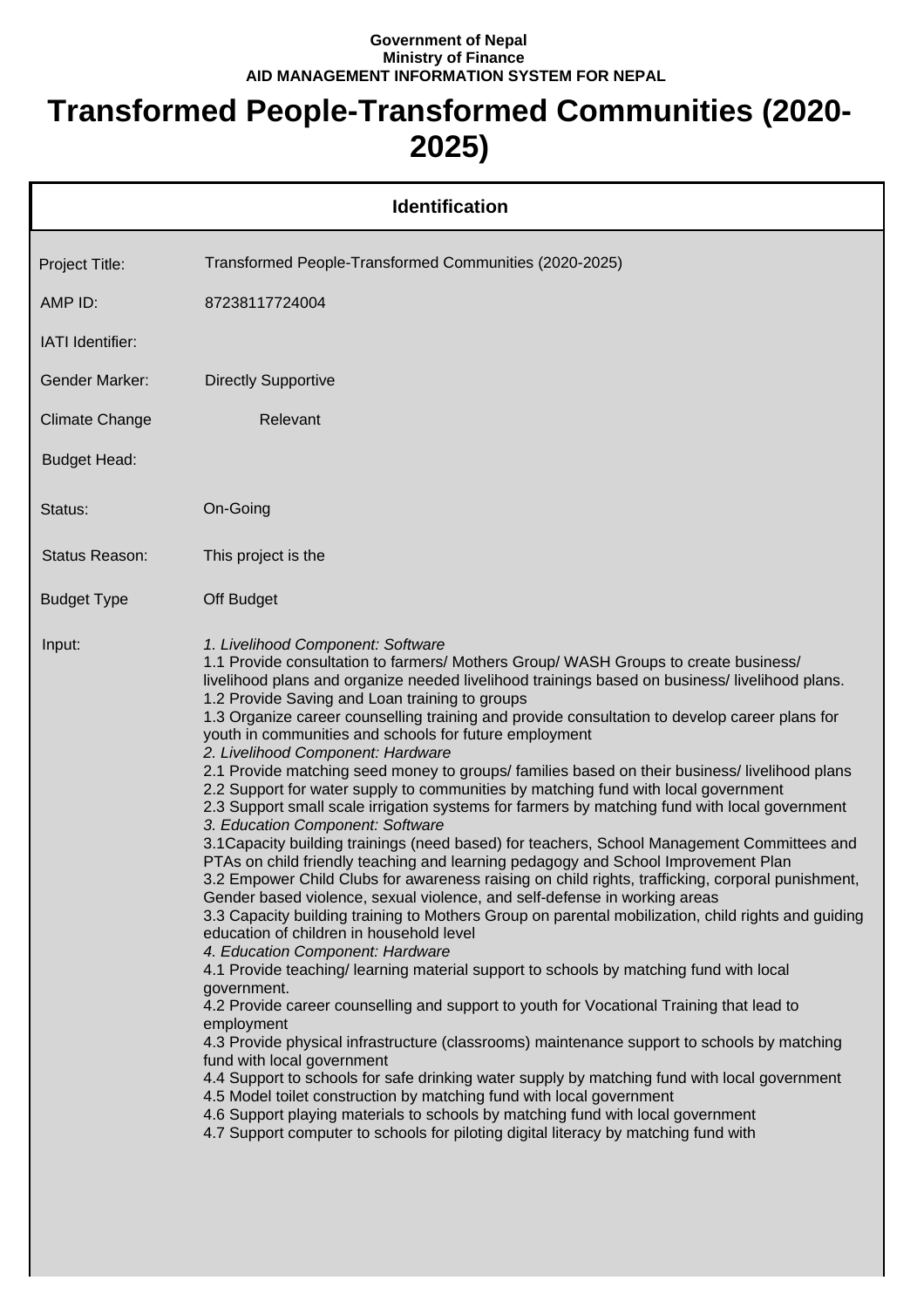|                   | local government<br>5. Health Component: Software<br>5.1 Conduct monthly WASH group meetings.<br>5.2 Conduct orientation and capacity building training on Total Behavior Change (TBC), WASH<br>and Nutrition related themes.<br>5.3 Conduct awareness on Sexual Reproductive Heal and Rights (SRHR), and HIV and AIDS.<br>6. Health Component: Hardware<br>6.1Install 400 deep handpumps for safe drinking water in cooperation with local government and<br>communities.<br>6.2 Conduct water test<br>6.3 Public toilet construction to contribute to reach Total Sanitation by matching fund with local<br>government<br>6.4 Organize health Camp to the children by matching fund with local government.<br>7. Coordination, Monitoring, and Evaluation<br>7.1 Organize and participate coordination (PAC/ CPAC) meetings in Municipality, District and<br>Central level.<br>7.2 Conduct monitoring and evaluation of Programme in working areas<br>7.3 Conduct social audit annually in working areas<br>8. Cross Cutting Themes (DRR and Environment)<br>8.1 Conduct awareness training on Disaster Risk Reduction (DRR).<br>8.2 Organize/ Co-organize Environmental awareness and tree plantation in coordination with<br>local government |
|-------------------|---------------------------------------------------------------------------------------------------------------------------------------------------------------------------------------------------------------------------------------------------------------------------------------------------------------------------------------------------------------------------------------------------------------------------------------------------------------------------------------------------------------------------------------------------------------------------------------------------------------------------------------------------------------------------------------------------------------------------------------------------------------------------------------------------------------------------------------------------------------------------------------------------------------------------------------------------------------------------------------------------------------------------------------------------------------------------------------------------------------------------------------------------------------------------------------------------------------------------------------------------|
| Output:           | 1. Increased productive assets of 500 families to strengthen the adequate living standard.<br>2. Strengthen Community Groups to support families for their livelihoods.<br>3. Increased access to Child Friendly Education of the children in Basic Education.<br>4. Increased knowledge and skills of Mothers Groups, SMC and PTA supporting access to<br>education of all children.<br>5. Improved sanitation, hygiene and nutrition situations.<br>6. Improved practice of safe and clean drinking water.<br>7. Increased Networking/Coordination and collaboration with Government and Other<br>stakeholders in different levels.                                                                                                                                                                                                                                                                                                                                                                                                                                                                                                                                                                                                             |
| Outcome:          | 1. Livelihood component: Increased livelihood capacity of vulnerable people in the working<br>areas.<br>2. Education component: Increased quality education of children in the working areas.<br>3. Health component: Increased health and WASH among vulnerable people in the working<br>areas.                                                                                                                                                                                                                                                                                                                                                                                                                                                                                                                                                                                                                                                                                                                                                                                                                                                                                                                                                  |
| Impact:           | 1. Improved health, education and livelihood conditions of the vulnerable people in the working<br>areas.                                                                                                                                                                                                                                                                                                                                                                                                                                                                                                                                                                                                                                                                                                                                                                                                                                                                                                                                                                                                                                                                                                                                         |
| Treasury Type:    |                                                                                                                                                                                                                                                                                                                                                                                                                                                                                                                                                                                                                                                                                                                                                                                                                                                                                                                                                                                                                                                                                                                                                                                                                                                   |
| Humanitarian Ald: | <b>No</b>                                                                                                                                                                                                                                                                                                                                                                                                                                                                                                                                                                                                                                                                                                                                                                                                                                                                                                                                                                                                                                                                                                                                                                                                                                         |
|                   |                                                                                                                                                                                                                                                                                                                                                                                                                                                                                                                                                                                                                                                                                                                                                                                                                                                                                                                                                                                                                                                                                                                                                                                                                                                   |

|                                       | <b>Planning</b> |
|---------------------------------------|-----------------|
| Date of Agreement                     | 2020-08-06      |
| Date of effectiveness 2020-01-01      |                 |
| Proposed Start Date 2020-01-01        |                 |
| <b>Actual Start Date</b>              | 2020-01-01      |
| Planned Completion 2025-08-05<br>Date |                 |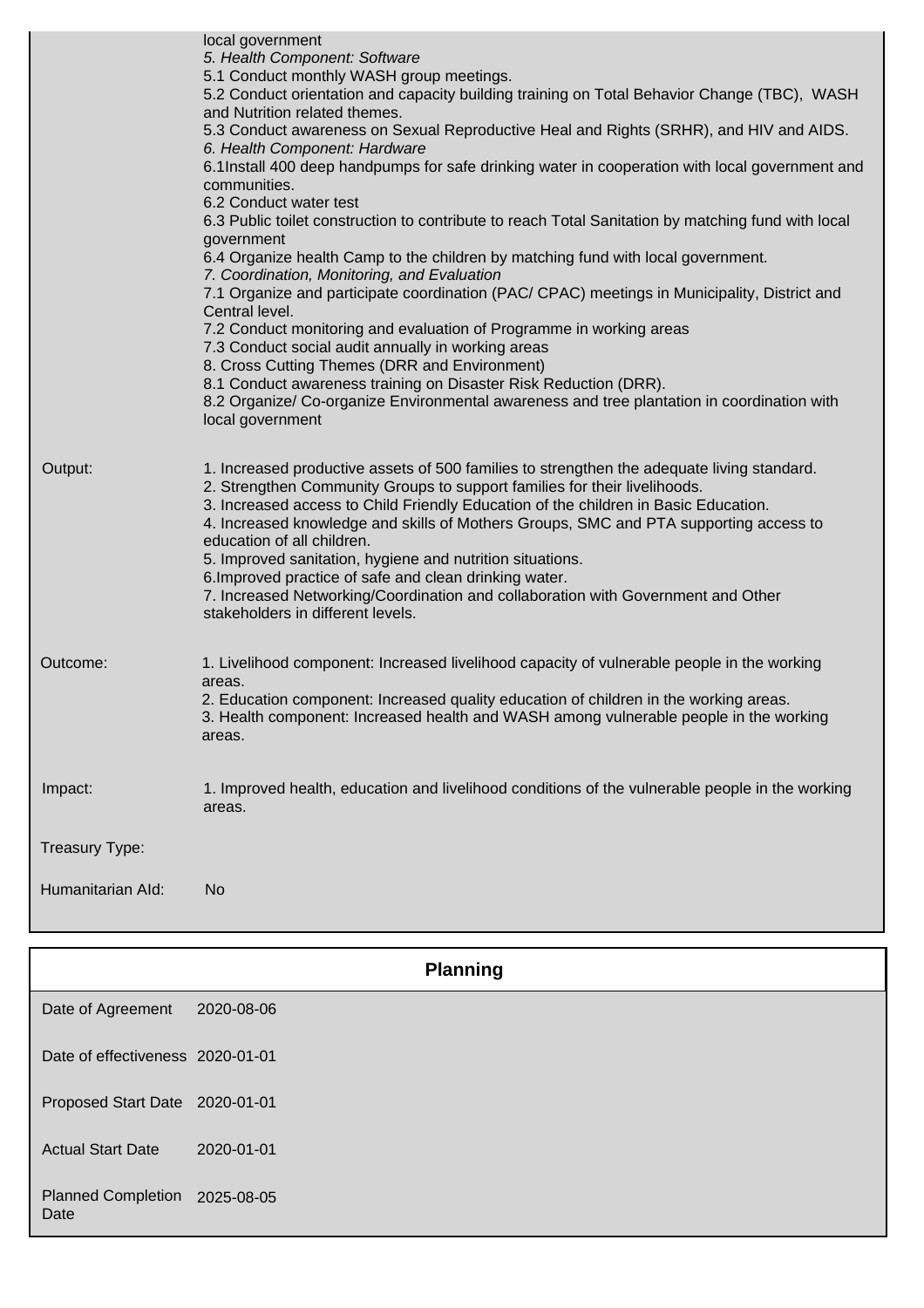| <b>Location</b>       |            |
|-----------------------|------------|
| Location              | Percentage |
| Province 2            | 60.0%      |
| Sudurpashchim Pradesh | 20.0%      |
| Province 1            | 20.0%      |

| <b>National Plan</b>                                                                                                             |            |  |
|----------------------------------------------------------------------------------------------------------------------------------|------------|--|
| Program                                                                                                                          | Percentage |  |
| [ Education ] [ Social Development Policy ] [ National Development Plan (NDP) ]                                                  | 40.0%      |  |
| [Drinking Water and Sanitation ] [Social Development Policy ] [National Development Plan<br>$(NDP)$ ]                            | 15.0%      |  |
| Health and Nutrition   [Social Development Policy   [National Development Plan (NDP) ]                                           | 5.0%       |  |
| [Agriculture and Food Security ] [ Macroeconomic Policy and Economic Development Policy<br>] [ National Development Plan (NDP) ] | 20.0%      |  |
| [ Rural Infrastructure ] [ Infrastructure Development Policy ] [ National Development Plan<br>$(NDP)$ ]                          | 5.0%       |  |
| [Irrigation and Water Induced Disaster Management ] [Water Resources ] [Infrastructure<br><b>Development Policy 1</b>            | 5.0%       |  |
| [ Persons with Disabilities ] [ Peace, rehabilitation and Inclusive Development ] [ National<br>Development Plan (NDP) ]         | 5.0%       |  |
| Gender Equity, Women Development   [ Peace, rehabilitation and Inclusive Development ] [<br>National Development Plan (NDP) ]    | 5.0%       |  |

| <b>Sector</b>                                                  |            |
|----------------------------------------------------------------|------------|
| Sector                                                         | Percentage |
| <b>Nepal Sector Classification EDUCATION 0</b>                 | 40.0%      |
| Nepal Sector Classification HEALTH 0                           | 5.0%       |
| Nepal Sector Classification DRINKING WATER 0                   | 15.0%      |
| Nepal Sector Classification WOMEN, CHILDREN & SOCIAL WELFARE 0 | 20.0%      |
| Nepal Sector Classification LIVELIHOOD 0                       | 20.0%      |

## **Implementing/Executing Agency**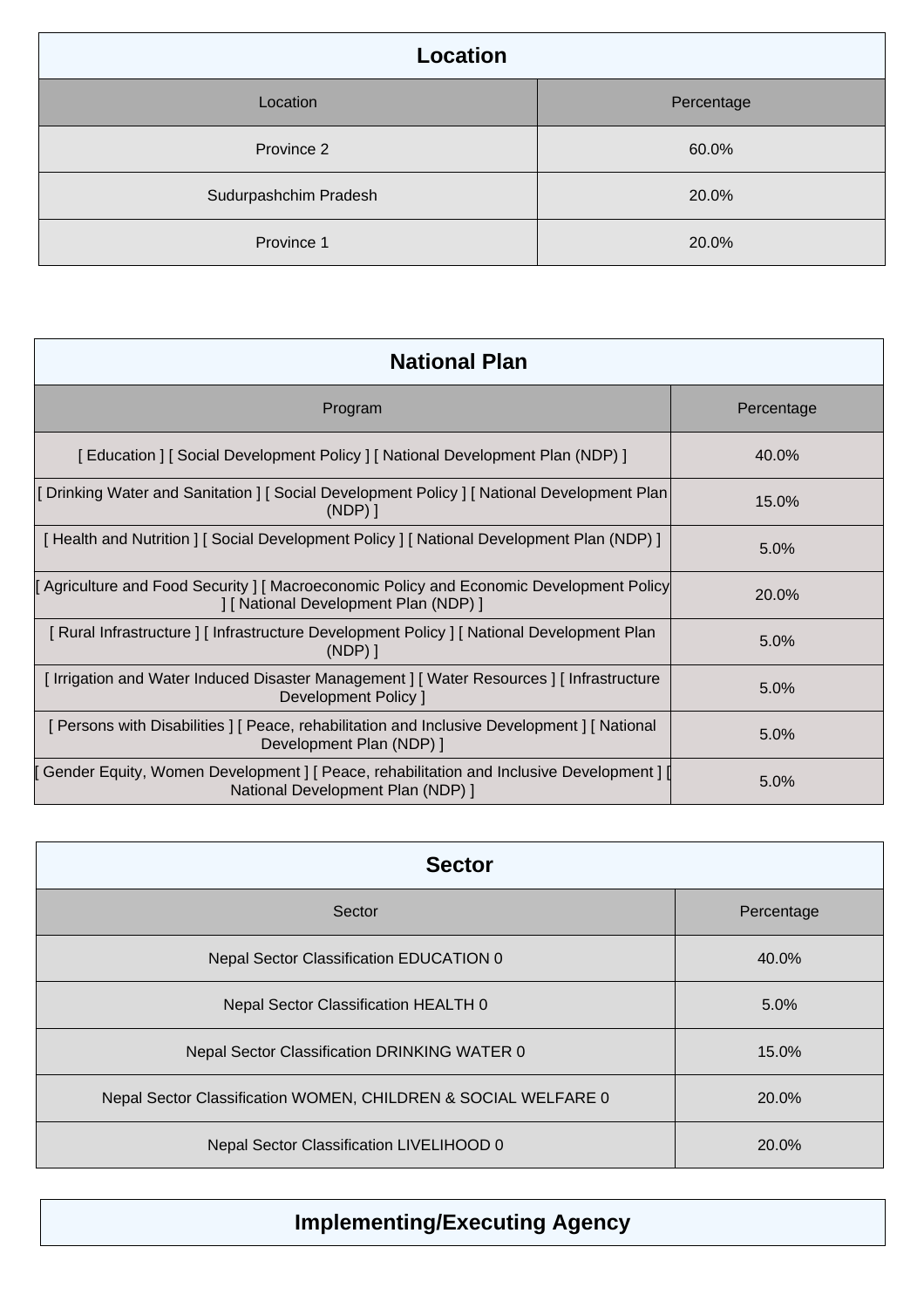| 100.0% |
|--------|
|        |
| 100.0% |
|        |
| 20.0%  |
| 20.0%  |
| 5.0%   |
| 15.0%  |
| 40.0%  |
|        |
| 0.0%   |
|        |

|                            | <b>Funding</b>        |                       |                               |            |                     |
|----------------------------|-----------------------|-----------------------|-------------------------------|------------|---------------------|
| Transaction<br>Date        | Type of<br>Assistance | Mode of<br>Payment    | Post Earthquake<br>Assistance | Commitment | <b>Disbursement</b> |
|                            |                       |                       | <b>Fida International</b>     |            |                     |
|                            |                       |                       | <b>Actual</b>                 |            |                     |
| 1/1/2020                   | <b>Grant Aid</b>      | <b>Direct Payment</b> | No                            | 10         | 299,958             |
| 6/30/2020                  | <b>Grant Aid</b>      | <b>Direct Payment</b> | No                            | 10         | 424,868             |
| 8/6/2020                   | <b>Grant Aid</b>      | Direct Payment        | No                            | 1,998,885  | 0                   |
| 12/31/2020                 | Grant Aid             | <b>Direct Payment</b> | No                            | Ю          | 299,958             |
| 6/30/2021                  | <b>Grant Aid</b>      | <b>Direct Payment</b> | No                            | Ю          | 424,868             |
| <b>Total</b>               |                       |                       | 1,998,884                     | 1,449,652  |                     |
| Total (Fida International) |                       |                       | 1,998,884                     | 1,449,652  |                     |
| <b>UNDISBURSED BALANCE</b> |                       |                       | 549,232                       |            |                     |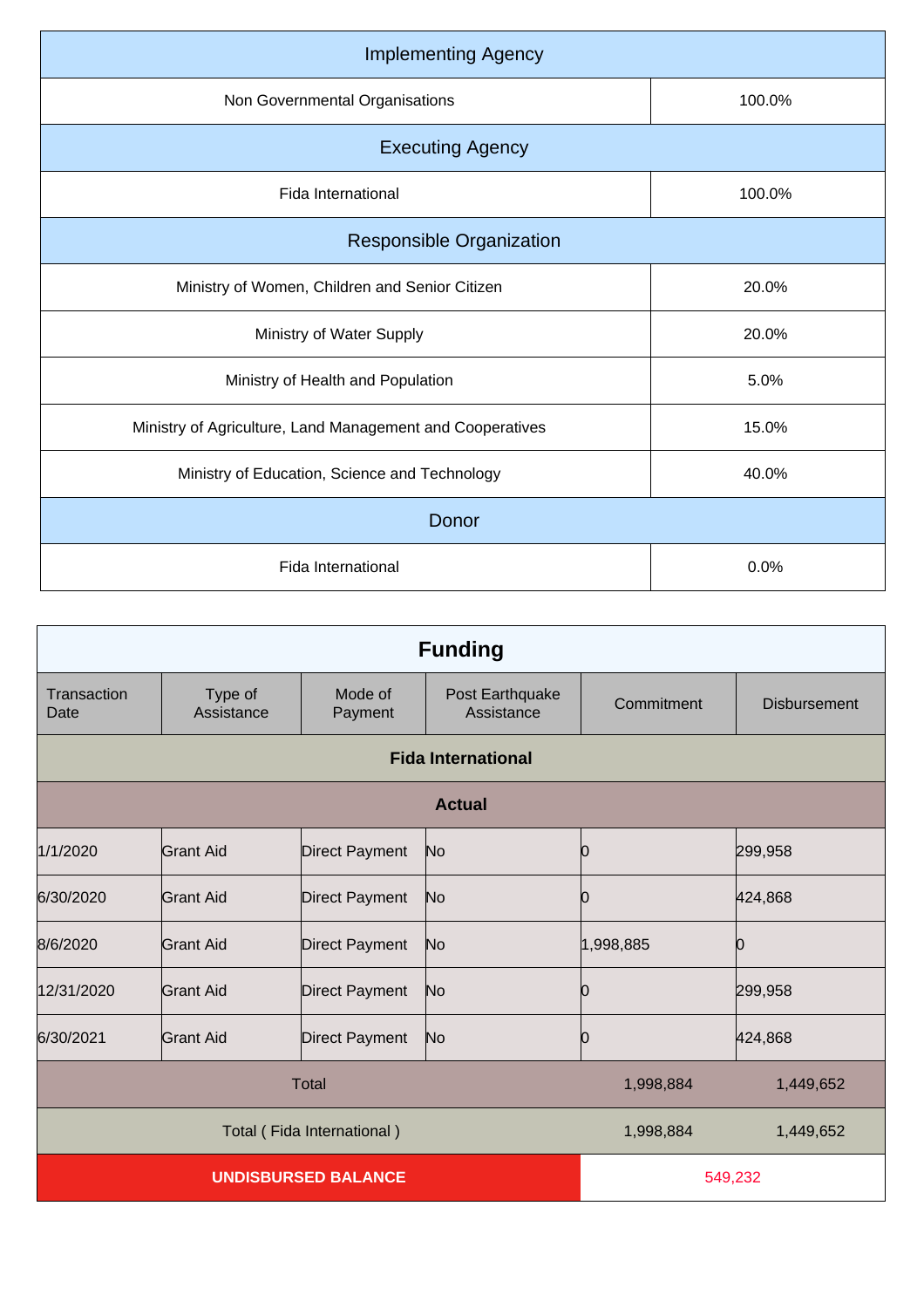Progress Achieved:

Key Problems:

Steps Taken to Solve Problems:

IMPACT1. Improved health, education, and livelihood conditions of the vulnerable people in the working areas.1.1 109 community health workers trained on child rights for health/CWD's right for health in Kailali district. "80 community health workers trained on child rights for health/ CWDs right for health." 1.2 52 capacitated and functional WASH groups in Kailali, 45 mothers' groups in Sarlahi and 36 mothers' group in Dhanusha that actively promote good health for all children. "52 WASH groups activiely promoted good health for the children of Kailari Rural Municipality." 1.3 Due to the coordination, the Rural Municipality/ Municipality has decided 4 relevant project interventions for right to health, education, and livelihood of right holders in Okhaldhunga, Dhanusha, Sarlahi and Kailali district."28 project intervention has done to improve right to health, education and adequate standard of living in T1 2020 reporting period." 1.4 13467 children (7005 girls, 6462 boys, 42 PWDs) in Sarlahi, 5080 children (2752 girls, 2328 boys, 36 PWDs) in Dhanusha district have accessed quality of education services."12647 children (6065 boys and 6582 children 56 PWDs) in Sarlahi and 4807children (2198 boys and 2609 girls) in Dhanusha have accessd quality of education services." 1.5 56 child clubs (28 in Sarlahi, 16 in Dhanusha and 12 in Okhaldhunga) are actively supporting healthy lifestyle of children." 50 child clubs are actively supporting the healthy lifestyle of children in working areas." 1.6 81 Mothers groups/ parental groups and 55 SMCs/ PTAs have supported access to education for all children."103 PGs and 58 SMCs/PTAs (Civil societies) have supported access to education for all children. " 1.7 950 families annual income is increased in working areas. "261 families' annual income is increased by 13% based on assessment conducted on 2020 January." 1.8 800 children (405 boys, 395 girls, 10 PWDs) benefit improved livelihood in working area of Okhaldhunga district. "450 children (240 girls, 210 boys and 7 PWDs) benefit improved livelihood." 1.9 17 Community Groups recognized in Rural Municipality to support families' for their rights to adequate living standard in working areas of Okhaldhunga district."17 groups ( Civil Societies) recognized in Rural Municipality/Municipality to support families' for their right to an adequate living standard in working areas." 1.10 18400 People have increased knowledge on Sexual Reproductive Health and Rights (SRHR) and sexual diseases (HIV & AIDS). "11440 people (7474 women/girls, 3966 men/boys and 42 PWDs) have increased knowledge on sexual reproductive health and rights (SRHR) and sexual diseases (HIV & AIDS)." OUTCOMES LIVELIHOOD COMPONENT1. Increased livelihood capacity of vulnerable people in the working areas.1.1 950 households or people provided with new skills and knowledge to strengthen their livelihood and employment opportunities. " 304 people (208 F and 96 M) provided with new skills and knowledge to strengthen their livelihood and employment opportunities." 1.2 476 events where the groups are promoting livelihood and income generation related issues in working areas. " 74 events where the groups are promoting livelihood and income generation related issues."1.3 400 children are attending child clubs in monthly basis in working area of Okhaldhunga district. " 1390 children are attending child clubs meeting in monthly basis." 1.4 Annually three stakeholders meetings organized where the partners voiced opinions and put forward positions on income generation issues. " 27 stakeholders meetings organized where the partners voiced opinions and put forward positions on income generation issues in Okhaldhunga district." 1.5 1500 trees planted by communities and schools in working area of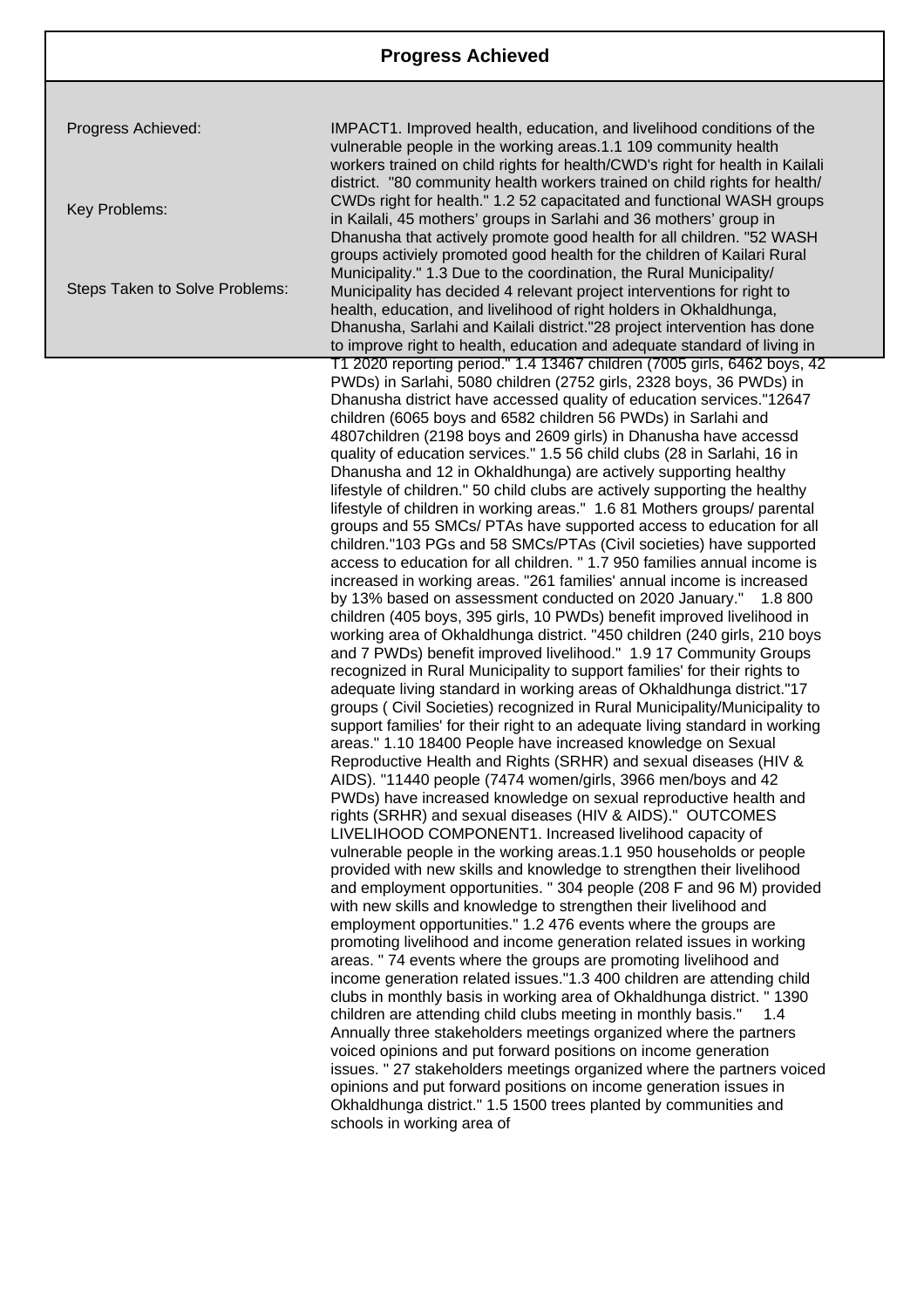Okhaldhunga." 83358 trees planted by the communities in the working areas; In Sarlahi: 8681 trees (5955 in HHs and 2726 in schools) In Dhanusha: 550 trees (380 in HHs and 170 in schools) In Mahottari: 586 trees (516 in HHs and 70 in schools) In Kailali: 69715 trees in HHs and schools." 1.6 1000 of people have benefitted environmental initiatives in working areas. "19095 people have benefitted from environmental initiatives in the working areas.In Okhaldhunga: 873 people In Sarlahi: 8681 people In Dhanusha: 2430 people In Mahottari: 675 people ( 340 F, 335 M and 15 PWDs) In Kailali: 6436 people" 1.7 17 groups and 20 schools are conducting awareness meetings to improve knowledge on Sexual Reproductive Health and Rights (SRHR), and HIV and AIDS in working areas of Okhaldhunga district. "114 awareness meetings in groups and 101 in schools conducted." OUTCOMES EDUCATION COMPONENT 2. Increased quality education of children in the working areas.2.1 6795 children (3540 girls, 3255 boys, 0 PWDs) in Sarlahi, 2730 children (1514 girls, 1216 boys, 36 PWDs) in Dhanusha district have completed basis education (grade 5 and grade 8)."9223 children (4198 boys, 5025 girls and 7 PWDs) have completed primary education ( grade 5 and grade 8) in working areas." 2.2 1300 children are attending child clubs in monthly basis.813 children are attending child clubs in monthly basis. (500 in Sarlahi and 313 in Dhanusha)2.3 81 Mothers Groups and 55 SMCs/PTAs in Dhanusha, trained on child rights. 103 Parental groups and 46 SMC/PTAs trained on child rights in Sarlahi and Dhanusha. 2.4 Three coalition and networks established in Dhanusha and Sarlahi districts that work for right to education of children. 9 coalition and networks established in Dhanusha and Sarlahi. 2.5 5000 trees planted by communities/ schools in working areas. 8681 trees (5955 in HHs and 2726 in schools) planted in Sarlahi and 550 trees (380 in HHs and 170 in schools) planted in Dhanusha.2.6 2500 in Dhanusha have benefitted environmental initiatives. 8681 people in Sarlahi and 2430 people in Dhanusha have benefitted environmental initiatives.2.7 Annually, 52 schools and 81 Mothers Group are conducting awareness meetings to improve knowledge on Sexual Reproductive Health and Rights (SRHR), and HIV and AIDS in working areas.103 PGs and 39 schools in Sarlahi and 7 schools in Dhanusha are conducting awareness meetings to improve knowledge on Sexual Reproductive Health and Rights (SRHR), and HIV and AIDS.2.8 48 child club are involving children in the decision-making process.39 child clubs are involving children in the decision-making process.2.9 81 Mothers' groups in capacitated that actively promote good health for all children in working areas.103 PGs are trained on child rights only. OUTCOMES HEALTH COMPONENT1.Increased health and WASH among vulnerable people in the working areas.1.1 6400 marginalized community household have access to safe drinking water in Kailari Rural Municipality of Kailali district.6486 marginalized community households and 22 schools have access to safe drinking water in Kailai Rural Municipality of Kailali district.1.2 52 groups trained on child right for health.52 WASH groups have been trained on child rights. 1.3 Annually three meetings organized with local government stakeholders where the partner voiced opinions and put forward position on health issues.1meeting organized with stakeholder where the partner voiced opinions and put forward position on health issues.1.4 2000 trees planted by communities/ schools in working areas of Kailali district.69715 trees in HHs and schools planted in Kailali district.1.5 8000 of people who have benefitted environmental initiatives. 6436 people have benefitted environmental initiatives. 1.6 Annually, 52 groups and 15 schools are conducting awareness meetings to improve knowledge on Sexual Reproductive Health and Rights (SRHR), and HIV and AIDS in Kailari Rural Municipality.51 WASH and 18 schools are conducting awareness meetings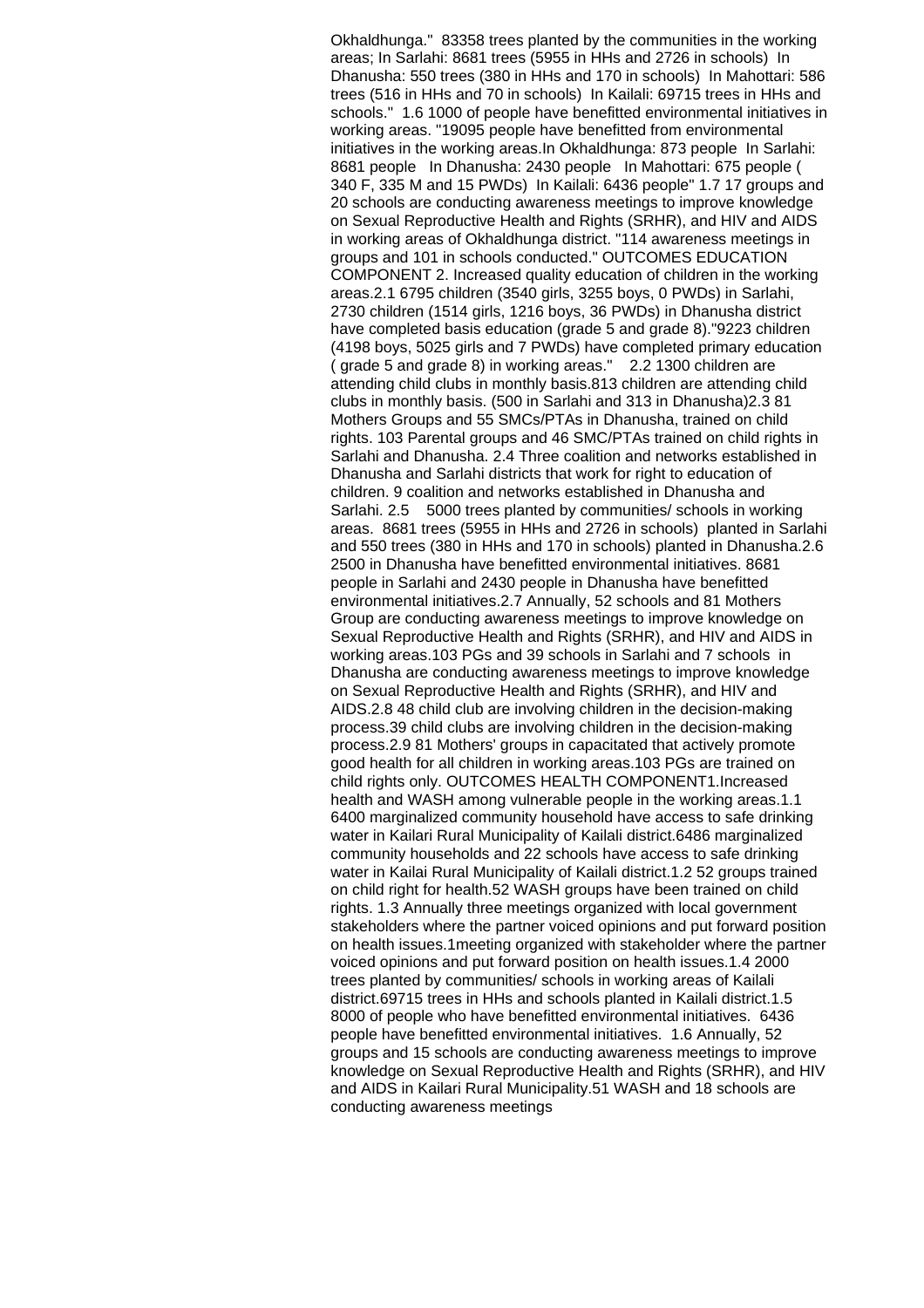to improve knowledge on Sexual Reproductive Health and Rights (SRHR), and HIV and AIDS in Kailari Rural Municipality.OUTPUT LIVELIHOOD COMPONENT1.Increased productive assets of families to strengthen the adequate living standard. 1.1950 people provided needed trainings following their business/ livelihood plans.

| <b>Funding Information</b>        |             |
|-----------------------------------|-------------|
| <b>Total Actual Commitment</b>    | 1,998,885   |
| <b>Total Planned Commitment</b>   | $\Omega$    |
| <b>Total Actual Disbursement</b>  | 1,449,653   |
| <b>Total Planned Disbursement</b> | $\mathbf 0$ |
|                                   |             |